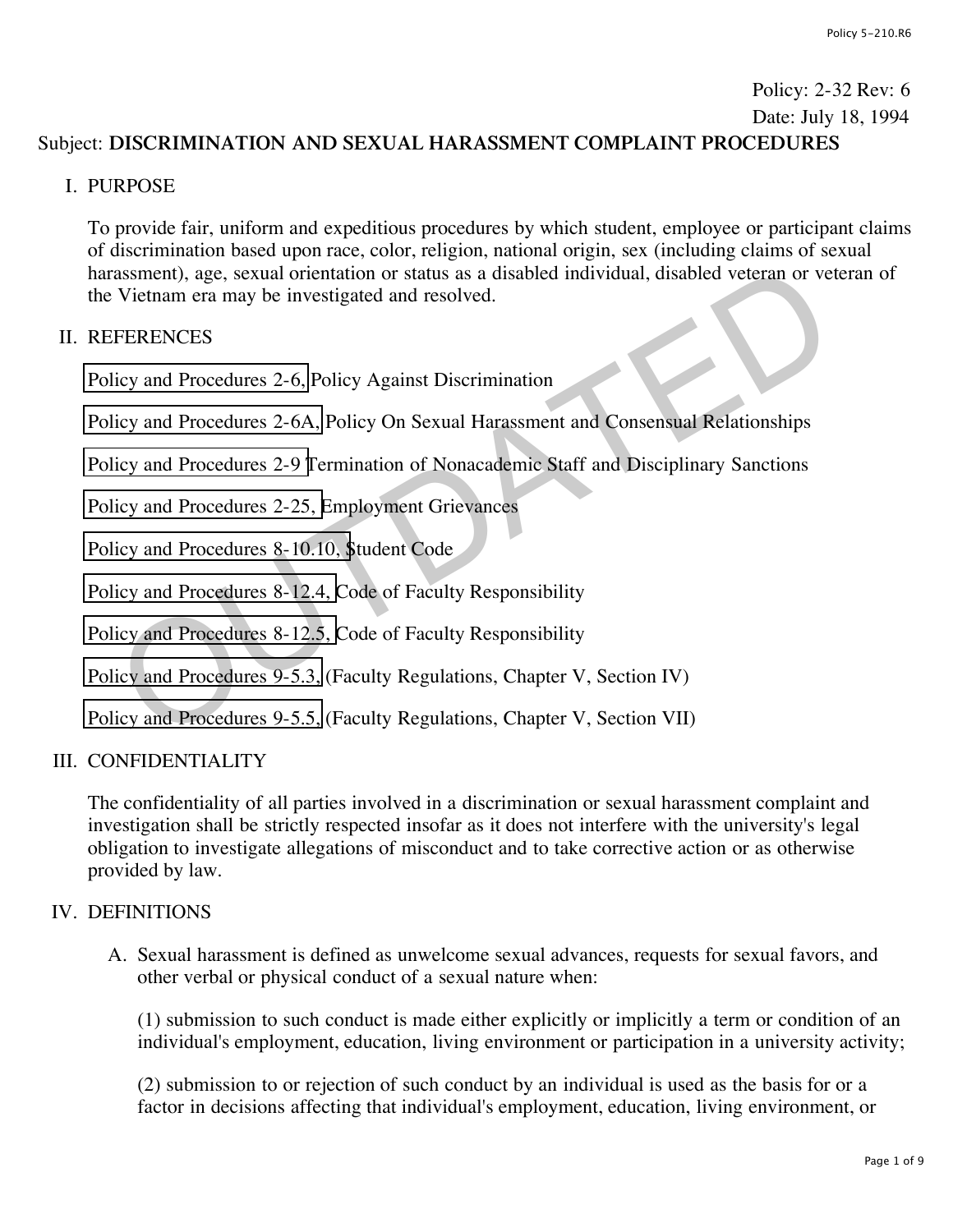participation in a university activity; or

(3) such conduct has the purpose or effect of unreasonably interfering with an individual's employment or educational performance or creating an intimidating, hostile, or offensive environment for that individual's employment, education, living environment, or participation in a university activity.

The free and open discussion of issues or theories relating to sexuality or gender in an academic or professional setting, when appropriate to subject matter, will be presumed not to constitute sexual harassment even if it offends or embarrasses an individual unless other factors are involved. Such factors include targeting the discussion to an individual or carrying out the discussion in terms that are both patently unnecessary and gratuitously offensive.

Conduct alleged to be sexual harassment will be evaluated by considering the totality of the particular circumstances, including the nature, frequency, intensity, location, context, and duration of the questioned behavior. Although repeated occurrences generally create a stronger claim, a single occurrence may constitute sexual harassment.

Sexually-related conduct may form the basis of a sexual harassment claim if a reasonable person would consider it sufficiently severe or pervasive to interfere unreasonably with academic, other educational or employment performance or participation in a university activity or living environment. Sexual harassment most often occurs when one person has actual or apparent power or authority over another, but that is not always the case. Sexual harassment may occur between males and females and between persons of the same gender. sexual harassment even if it offends or embarrasses an individual unless other factors a<br>involved. Such factors include targeting the discussion to an individual or earrying out<br>discussion in terms that are both patently u

- B. Faculty or Faculty Member. As used in this policy, the terms "faculty" or "faculty member" mean all those who teach or conduct research, of any rank, at or under the auspices of the university and include graduate students with teaching or research responsibilities and other instructional personnel.
- C. Participant. As used in this policy, participant means a person, other than a student, faculty or staff member, who is participating or attempting to participate in, or is receiving or attempting to receive the benefits of, any program, service or activity conducted under the sponsorship or auspices of the university, including but not limited to applicants for admission, applicants for employment, patients, clients, spectators, visitors, and volunteers.
- D. Staff or Staff Member. As used in this policy, the terms "staff" or "staff member" means a person other than a faculty member who receives compensation for work or services from funds controlled by the university, regardless of the source of the funds, the duties of the position, or the amount of compensation paid.
- E. Student. As used in this policy, a student means a person duly registered in any class or program of instruction or training offered by the university at any level, whether or not for credit.
- F. Employee. As used in this policy, the term "employee" refers to faculty and staff.
- G. A concern is a question or problem involving possible sexual harassment or discrimination that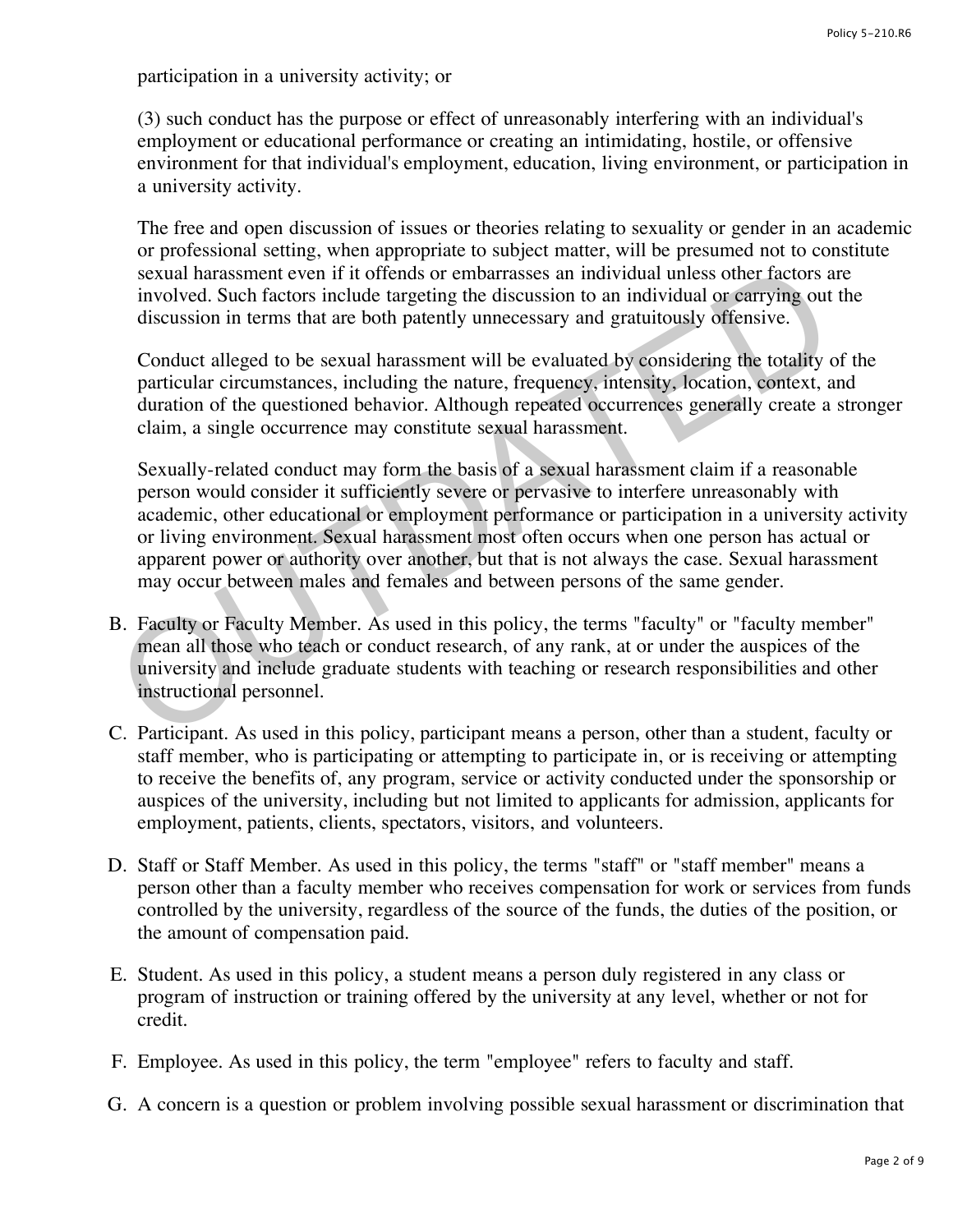an individual wants to discuss without having made the decision to pursue the matter as a complaint or without having been personally harmed by the behavior in question.

- H. A complaint is a claim by an aggrieved party or an administrator acting on behalf of the university that a specific named individual has violated a university policy against discrimination or sexual harassment. A complaint is made through OEO/AA and must be in writing and signed. It may be resolved using informal or formal resolution procedures.
- I. A complaining party is an individual or group of individuals making a complaint; the individual alleged to be harmed must consent to being identified to the responding party in the formal resolution procedure to the extent such identification is legally required.
- J. A responding party is the person against whom the claim is made.
- K. An informal resolution process is one in which the university attempts to resolve the complaint as soon as possible through an informal process such as advising or mediation as set forth in Section VII below. alleged to be harmed must consent to being identified to the responding party in the form resolution procedure to the extent such identification is legally required.<br>
J. A responding party is the person against whom the cl
- L. A formal resolution process is one in which a written response from the responding party is required and in which a hearing may occur as set forth in Section VII below.

### V. CONCERNS

Students, employees, and participants should feel free to discuss concerns that do not amount to complaints with any of the following:

- A. the cognizant academic chair of the department or the dean of the college within which the conduct occurred;
- B. the immediate supervisor or director of the operational unit within which the conduct occurred;
- C. the Human Resources Department;
- D. directors or deans of Student Affairs and Services; or
- E. the Office of Equal Opportunity and Affirmative Action ("OEO/AA").

Once informed of a concern, the supervisor, chair or dean shall inform OEO/AA as appropriate. Similarly, OEO/AA shall advise as appropriate the cognizant dean, staff director or supervisor of any concerns of sexual harassment or discrimination OEO/AA receives regarding a member of his/her faculty, staff or student body.

Any of the parties listed above who is approached with a concern shall advise the individual of the option of an aggrieved party to file a complaint with OEO/AA and the availability of university grievance procedures as contained in this policy. In emergency situations, it may be necessary to remove an employee from contact with other employees, students or participants on the basis of an alleged discrimination or sexual harassment. During normal business hours, such action should not be taken without prior consultation with OEO/AA. When it is impossible to consult with OEO/AA because it is after normal business hours, a weekend or a holiday,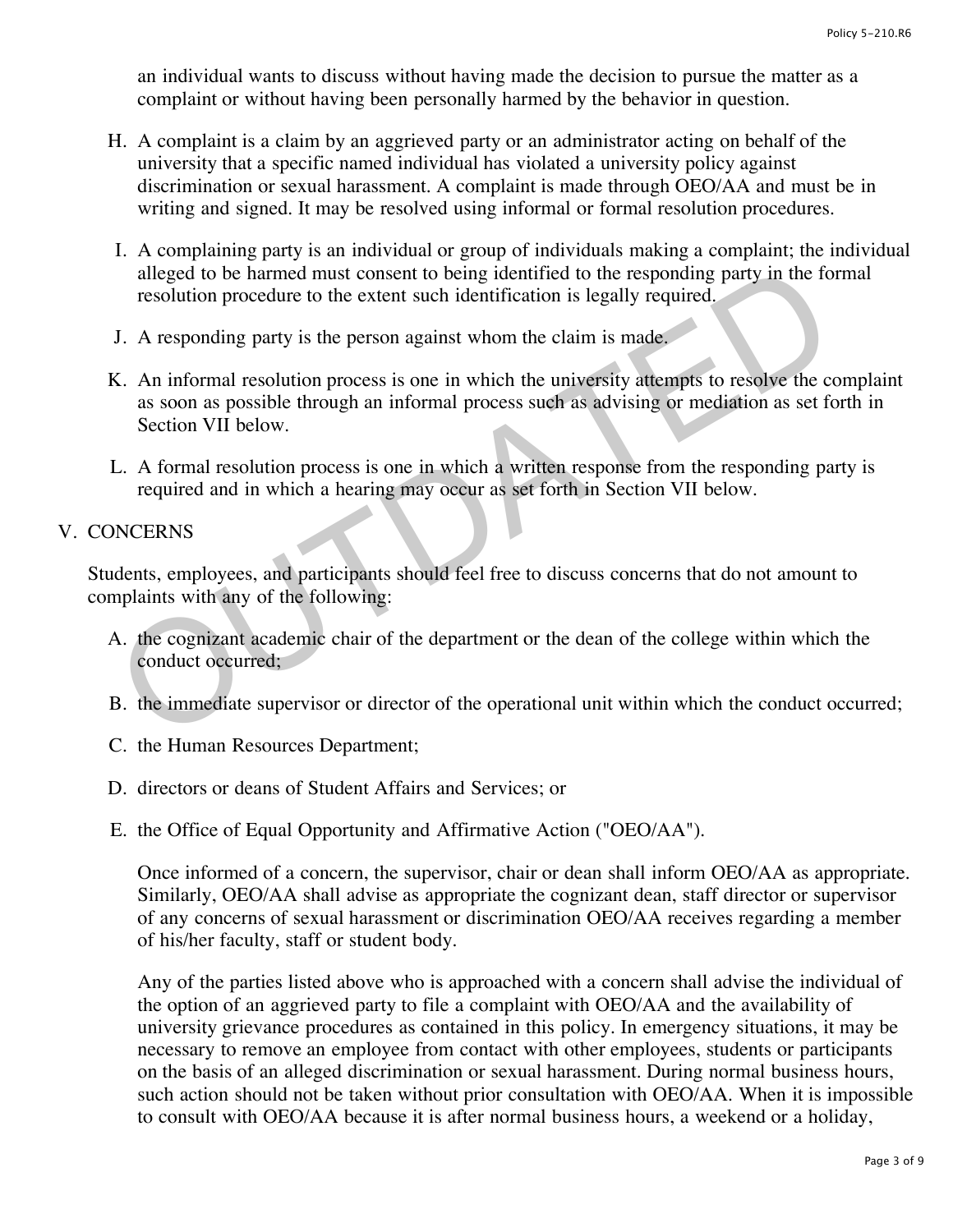supervisory personnel may take action without prior consultation with OEO/AA. In such cases, the employee will not suffer a loss of pay as a result of the emergency action. As soon as OEO/AA reopens, the supervisory personnel will consult with OEO/AA to determine appropriate further action.

OEO/AA serves as a resource to the university to provide information, counseling, and advice regarding illegal discrimination. An individual with a concern is encouraged to discuss it with OEO/AA in order to clarify whether discrimination or sexual harassment may be occurring and to determine his or her options, including the pursuit of more formal action.

The decision to pursue a concern as a complaint is always one for the individual who believes that she or he has experienced discrimination or sexual harassment, although there may be situations in which the university must act even in the absence of a complaint (for example, when other students or employees are at risk). Nonetheless, the expression of a concern by an individual creates no obligation on the part of the university to formally respond to the concern. Concerns will not be included in an employee s file or a student s record.

#### VI. COMPLAINTS

#### A. Filing a Complaint

A student, employee, or participant in university services or activities who believes he/she has been harmed and who wishes to assert a discrimination or sexual harassment complaint or an administrator acting on behalf of the university shall file a complaint with OEO/AA. A complaint shall be made in writing, setting forth in plain language the circumstances which the complaining party believes support the allegation of discrimination or sexual harassment, identifying the individual(s) against whom the claim is made and describing the remedy which the complaining party seeks. In order to ensure that the university's procedures can be utilized without any risk of precluding the possibility of an individual's filing a complaint under state or federal guidelines, a person wishing to file a complaint must do so within 120 days of the date of the occurrence of the alleged discrimination or sexual harassment. A complaint that is frivolous, fails to state facts that raise an issue of illegal discrimination or harassment or is not timely may be dismissed by the director of OEO/AA after an initial review. A person who knowingly and intentionally files a false complaint will be subject to measures as described in 2-6A, IV A. A complaint that is not timely may be received if the director of OEO/AA determines that the failure to file the complaint within the prescribed time limit was the result of excusable mistake, inadvertence or extenuating circumstances and that the interests of the university will not be seriously prejudiced by accepting the untimely complaint. The decision to pursue a concern as a complaint is always one for the individual who that she or he has experienced discrimination or sexual harassment, although there may situations in which the university must act even i

A complaint may be handled informally or formally. Informal procedures may include advising and mediation. While a request for informal resolution may be made at any time, the more promptly the complaint is made, and the more information the complainant can provide, the more likely it is that a satisfactory resolution can occur.

OEO/AA shall advise the complaining party of the university's procedures under this policy and provide information relating to any external remedies including state or federal agency procedures which may be applicable.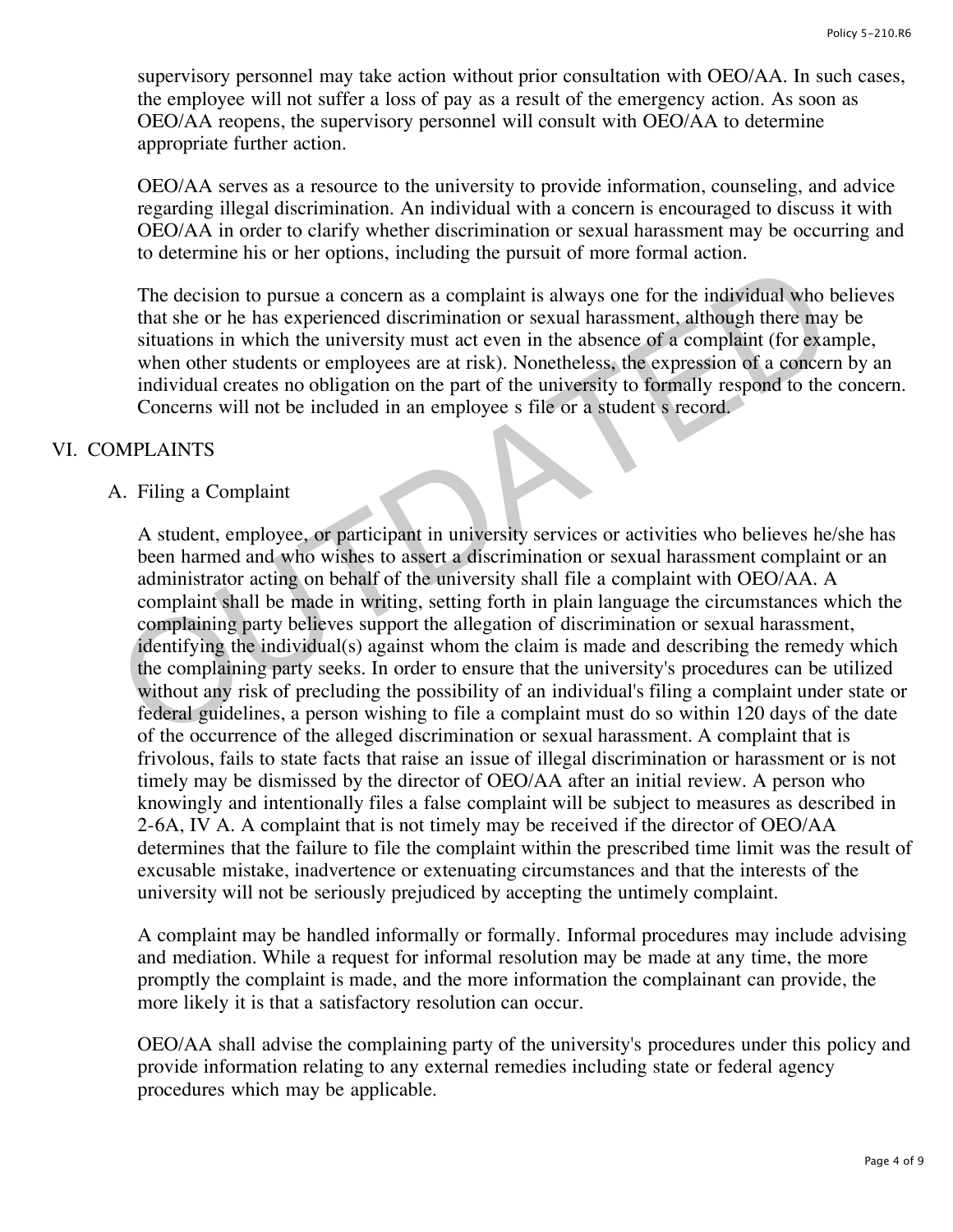At its discretion, OEO/AA may choose not to investigate a complaint as long as any external administrative or judicial proceeding initiated by the complaining party is being actively pursued against the university or any university officer or employee.

B. Relationship to other University Proceedings

All discrimination and sexual harassment complaints shall be handled under this policy. If allegations of discrimination or sexual harassment are raised in proceedings under another established university complaint or grievance procedure, the university administrators or faculty involved shall notify OEO/AA and shall refer the sexual harassment or discrimination complaint to OEO/AA for investigation under this policy. During the investigation, all other proceedings shall be stayed, unless the referring committee obtains approval from OEO/AA to proceed with specified tasks which are clearly separate and distinguishable from those tasks or factual bases arising pursuant to the sexual harassment or discrimination complaint. In addition, if the filing of the complaint raises other issues, e.g., questions of academic freedom, OEO/AA will ensure that those issues are considered as part of the process. For example, if academic freedom issues are raised, OEO/AA will request that the Academic Freedom and Tenure Committee take that element under consideration and advise OEO/AA of its findings. OEO/AA shall investigate the complaint of discrimination or sexual harassment, hold a formal hearing when necessary and forward any determination of reasonable cause and recommendation for remedial action to the cognizant vice president (or designee) over the referring procedural committee or entity. The cognizant vice president shall consult with the referring committee and OEO/AA and then advise the committee of his/her recommendation regarding OEO/AA's determination and the committee's course of action. involved shall notify OEO/AA and shall refer the sexual harassment or discrimination<br>complaint to OEO/AA for investigation under this policy. During the investigation, all<br>proceedings shall be stayed, unless the referring

### VII. RESOLUTION PROCESS

The resolution process can be either formal or informal as appropriate or at the request of the complaining or responding party.

After a complaint of discrimination or sexual harassment has been filed, OEO/AA shall notify the responding party of the allegations of the complaint and shall also notify the cognizant vice president and the supervisor, chair or dean with direct line responsibility over the responding party. If the responding party is a student, the Vice president for Student Affairs and the appropriate dean and chair shall also be notified. The responding party shall be afforded a full opportunity to respond to the allegations.

A. Informal Process. In an informal process, the responding party may reply either orally or in writing. OEO/AA shall attempt to resolve the case through mediation and negotiation with the parties involved. At any point in the procedure, the parties in consultation with OEO/AA may mutually agree to invite others to serve as resource persons to facilitate the resolution of the complaint.

If resolution is reached through the informal process, no further actions will be taken and the matter will be considered closed. Issues not so resolved may require that the more formal process be undertaken and/or that administrative personnel take a more active role in finding a solution to the problem.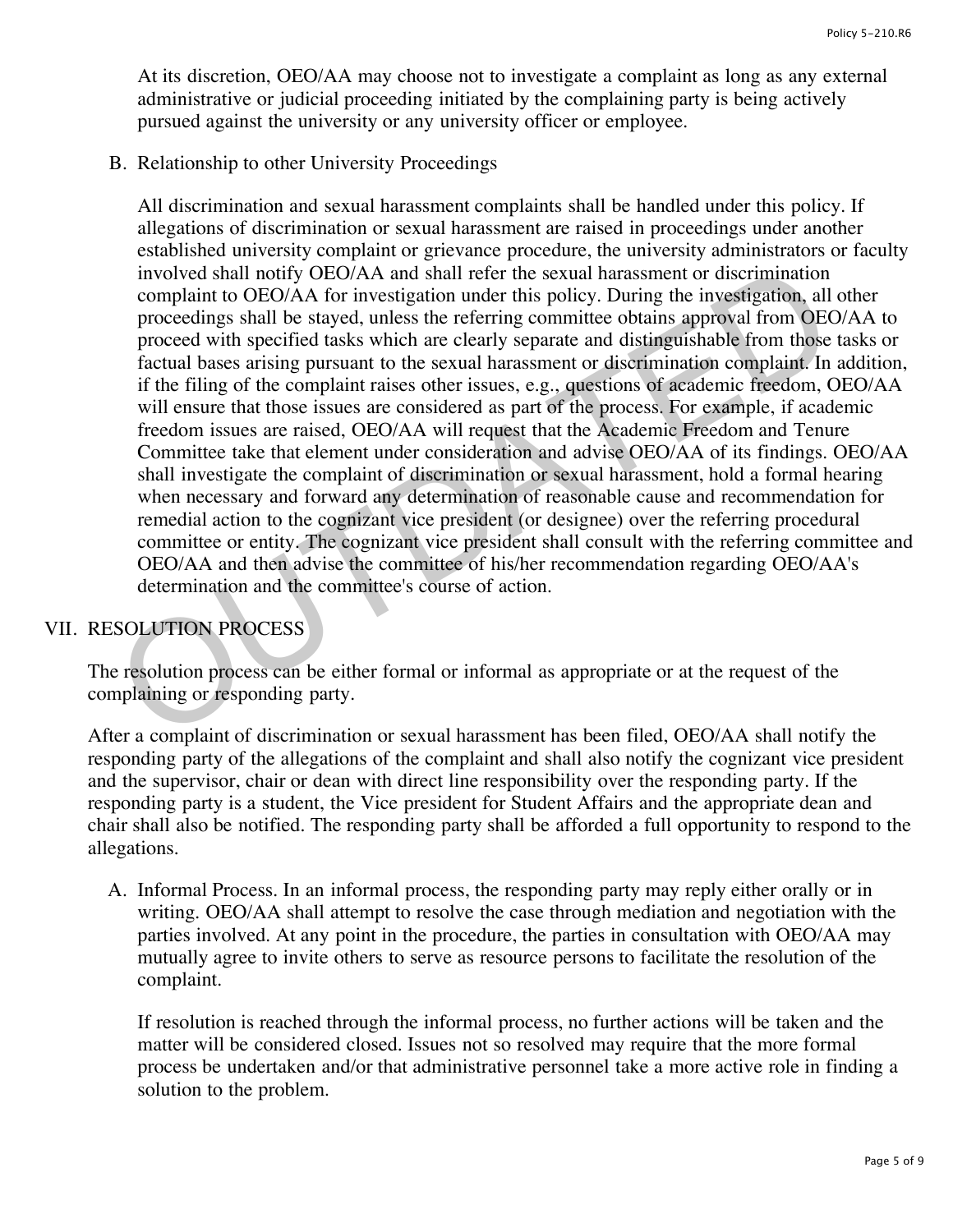At any time, the informal resolution process can be changed to a formal process.

B. Formal Process. In a formal process, OEO/AA shall interview the complaining party, the responding party and any other persons believed to have pertinent factual knowledge of the allegations and shall also review any other relevant evidence, including documentary material. As in all situations, the responding party shall be afforded a full opportunity to respond to the allegations.

The person accused of discrimination or sexual harassment shall respond in writing to the complaint. During this sensitive investigative period, parties are expected to behave in a professional manner. No one may retaliate against either party.

OEO/AA shall endeavor to complete its investigation within 60 days of the filing of the complaint. If, for any reason, an extension is necessary, the parties will be informed of the reasons for the extension, the status of the investigation, and the probable date of completion. At the conclusion of its investigation, OEO/AA shall circulate a summary of its initial findings of fact, conclusions and recommendations to the complaining party and the responding party. Both parties shall have 10 days after receipt of the summary to submit written comments to OEO/AA. OEO/AA shall append the comments to the summary and thereafter transmit its report to the cognizant vice president. The cognizant vice president, in consultation with OEO/AA, may thereafter facilitate a resolution between the parties. If the complaint is not resolved through this process in a timely fashion, the vice president shall notify the complaining party and the responding party of the right of each of the parties to request a formal hearing. complaint. During this sensitive investigative period, parties are expected to behave in<br>professional manner. No one may retaliate against either party.<br>OEO/AA shall endeavor to complete its investigation within 60 days of

Either party may request a formal hearing within ten days of the notification by submitting his/her request in writing to OEO/AA. The cognizant vice president may also request a formal hearing. Failure to file a written request for a formal hearing within this time shall be considered a waiver of the right to a formal hearing unless the director of OEO/AA grants an exception. If neither party requests a formal hearing, the initial findings and recommendations of OEO/AA shall become final. The filing of a request for a formal hearing, or the pendency of hearing procedures, does not preclude a voluntary settlement of the complaint by agreement. Formal Hearings. When a timely request for a formal hearing is filed, the director of OEO/AA shall convene a special committee of the Discrimination Complaint Hearing Panel ("Committee")<sup> $\perp$ </sup>. The committee shall determine whether a hearing should be held based on a review of the complaining party's statement, the reply of the responding party, the written request for the formal hearing and OEO/AA's initial determination and recommendations, (and any comments of the parties received in response to the initial summary). The committee may determine that it is unnecessary to hold a hearing based on the following factors: insufficient evidence to support a claim of discrimination, or the issue is no longer relevant or has become moot. If the committee determines that there is insufficient evidence to warrant a hearing, it will issue a finding of 'no merit.' If the committee determines that a hearing shall not be held, the director of OEO/AA shall inform the interested parties in writing. Either party may appeal the decision to deny a hearing within 10 days to the president.

OEO/AA shall inform the vice president, the supervisor, the chair and the cognizant dean of the responding party of the decision to hold or deny a hearing. If the responding party is a student, OEO/AA shall notify the vice president for student affairs and the appropriate dean or chair.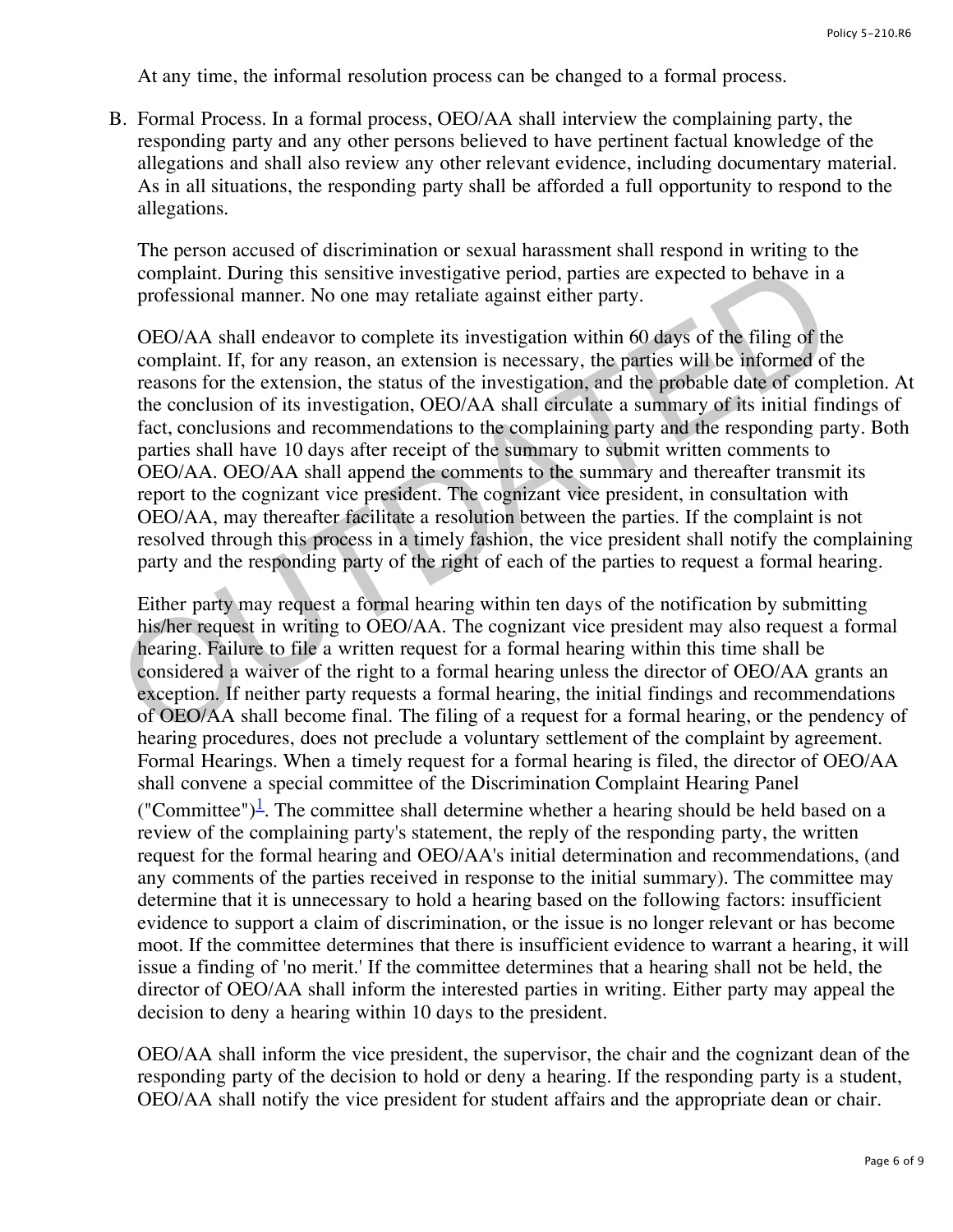To facilitate the work of the committee, the director of OEO/AA shall (a) serve as the secretary to the committee; (b) provide it with the complaint, statement(s) of the responding party, the written request for the formal hearing, OEO/AA's initial findings and recommendations and the parties' comments thereto, if any; (c) make appropriate physical arrangements; (d) give notice of the time and place of the hearing to the complaining party, the cognizant vice president, each responding party, and all other persons requested by any party or by the committee to testify at the hearing; (e) distribute the committee's hearing guidelines to the parties; (f) provide for the making of an electronic record of all oral testimony received and oral arguments made during the hearing; and (g) provide such other investigatory and support services as the committee may request. The director of OEO/AA may not participate in the committee's deliberations and shall have no vote.

Hearings will be conducted according to the following guidelines:

(1) Hearings will be closed.

(2) The parties will be notified in writing of the date of the hearing, the charges, the process for selecting the committee and these guidelines at least ten (10) working days prior to the hearing.

(3) Both parties may be accompanied and counseled by an advisor of their choice who will be permitted to attend, but not participate in, the proceedings. The parties must notify the committee of the advisors selected at least three (3) days prior to the date of the hearing.

(4) The committee and each party may request the appearance of witnesses and the production of documentary evidence.

(5) All materials submitted for consideration by any party or otherwise considered by the committee shall be made available to all parties at least one week prior to the scheduled hearing. In exceptional circumstances, the committee may allow a party to submit evidence or materials at the time of the hearing. request. The director of OEO/AA may not participate in the committee's deliberations have no vote.<br>
Hearings will be conducted according to the following guidelines:<br>
(1) Hearings will be conducted according to the followi

(6) The committee will determine which persons it wishes to interview at the hearing, after consultation with the parties and with due regard for the need both to proceed expeditiously and to assure full and fair consideration of the claims of the parties. Whenever possible, advance notice of witnesses to be interviewed shall be given to all parties.

(7) The parties shall not communicate directly to each other about the complaint.

(8) The committee shall not be bound by strict rules of legal evidence, and may admit any evidence which is of probative value in determining the issues involved.

(9) Legal counsel representing the university shall be present at the hearing to provide guidance on substantive and procedural matters to the committee.

(10) Committee deliberations and voting shall be closed sessions from which all other persons are excluded. Upon request of any member of the committee, votes shall be taken by secret written ballot. A majority vote by the members of the committee shall be required for decisions on findings and sanctions. The chairperson shall be entitled to vote on all questions.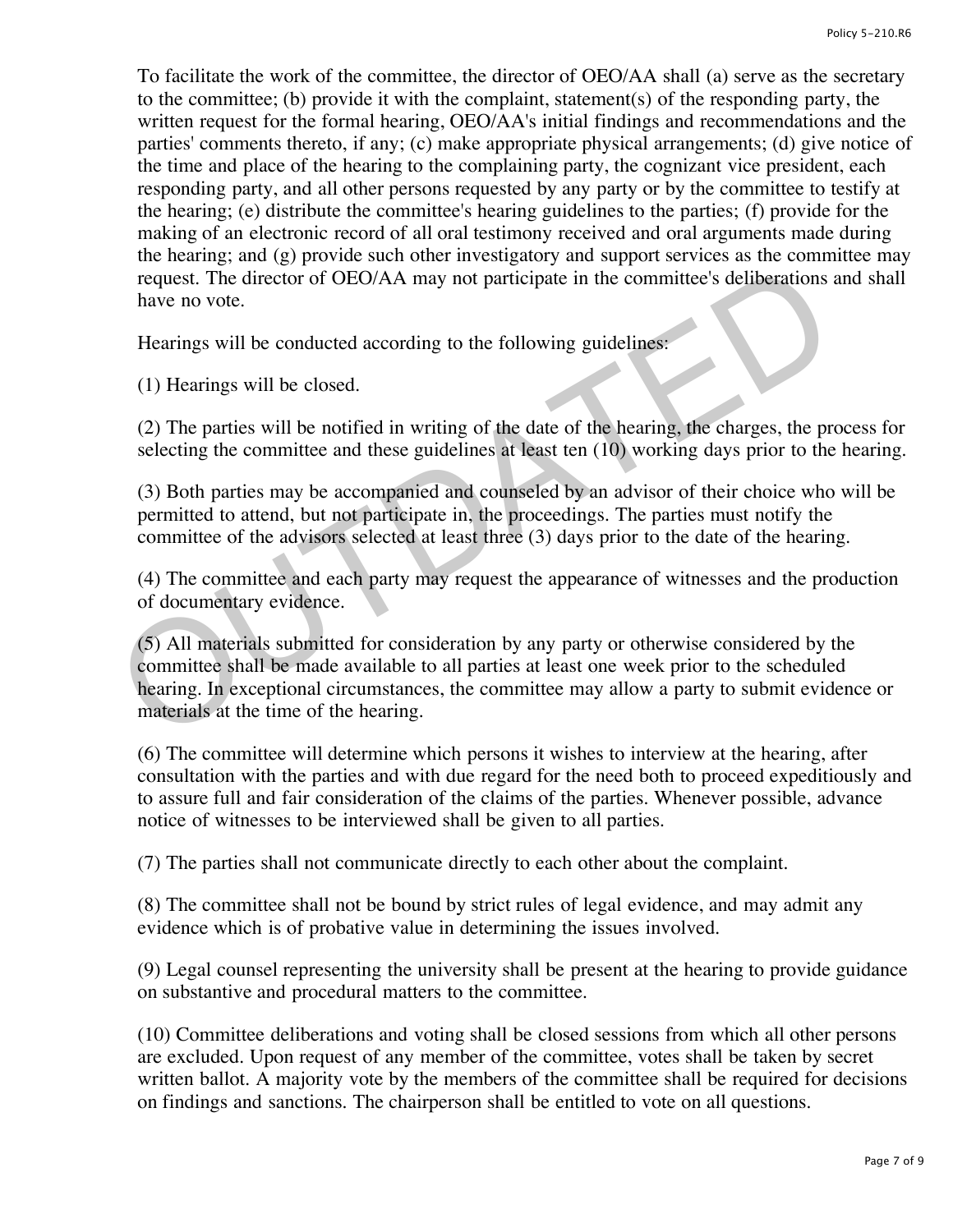(11) The committee shall submit its findings of fact, its determination of reasonable cause or no cause and its recommendations for sanctions (if it has made a determination of reasonable cause) to the vice president within 15 working days after the conclusion of the hearing.

(12) The committee shall send a copy of its determination and recommendations to the complaining party and the responding party.

C. Final Determination. After reviewing the determination and recommendation of the committee, the cognizant vice president shall issue a final decision including recommendations for sanctions, if any, pursuant to Section F below. The vice president shall transmit to the president the final decision as well as the entire record of the matter including the committee's findings, conclusions and recommendations. The vice president shall also provide written justification for the final decision if it is inconsistent with that of the committee.

The president shall consider and review the record in its entirety, and may solicit whatever counsel and advice the president deems appropriate to assist in arriving at a final determination. Neither the president nor vice president may base a decision on confidential information unless the nature of that information is fairly communicated to the parties and a reasonable opportunity to respond is given to the parties. The decision by the cognizant vice president shall be final on the tenth (10th) working day after it is received by the president, unless within that time the president files with the director of OEO/AA a written decision that modifies or disapproves it in whole or in part and which sets forth the reasons for the president's decision and specifies how the complaint is to be resolved. For good cause, the president may extend the time for action specified in this section. It shall be the responsibility of the director of OEO/AA to supply the complaining party, the responding party, and the supervisor, dean, or chair as appropriate with a copy of the final decision. sanctions, if any, pursuant to Section F below. The vice president shall transmit to the<br>the final decision as well as the entire record of the matter including the commuttee's fi<br>conclusions and recommendations. The vice

D. Appeals.

Either party may file with the president a written request for reconsideration within 20 days of its mailing by the director of OEO/AA.

E. Remedial Action.

The corrective and remedial action that may be imposed upon a university faculty member, student, or staff member under this policy shall be appropriate to the circumstances and may include the imposition of a fine, suspension, or termination or expulsion.

# VIII. ANNUAL REPORT

OEO/AA shall issue an annual report to the president summarizing the nature and types of complaints filed with OEO/AA pursuant to this policy, the identity of the parties by category (faculty, staff, student, participant) and the ultimate disposition of the complaints. The names and identities of the parties shall not be released. The annual report shall be made available to the university community.

Approved: Academic Senate 6/7/94 Board of Trustees 7/18/94